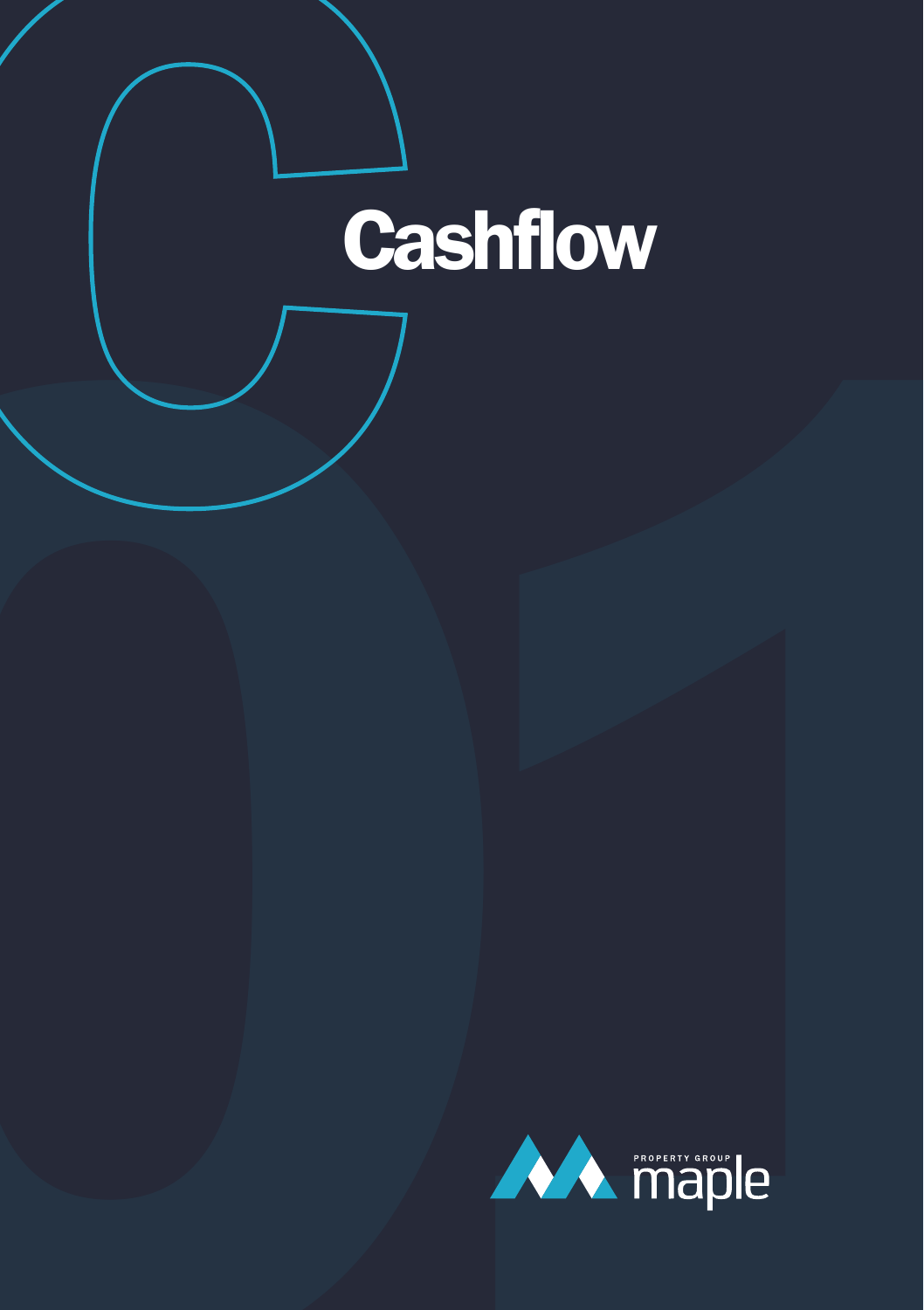Cash-flow management is the starting point of all wealth cre ation. It is the most basic and most crucial aspect of your financ es - and is often seen as the most unattractive. It is this discipline alone that will define your success in both personal finances as well as investing on a broader level.

The basic reasoning behind this is that if you are unable to take some of your income and put it aside, if you are unable to endure delayed gratification, then ultimately it is impossible to improve your financial position. Investing requires you to commit your sav ings into growth assets - something which cannot be achieved if you are unable to save in the first instance.

In this publication we will talk about wants vs. needs analysis, how to setup and maintain a budget and how to apply this budget when setting goals. We will also add in 10 simple tips for improv ing cash flow

WANTS VS. NEEDS

Cash-flow<br>ation. It is<br>se - and is<br>alone that<br>well as inv<br>The basic<br>some of y<br>delayed g<br>your finance<br>ings into going the star of<br>the set of the set of the set of the set of the set of<br>the set of the set of the set of the s The most basic issue that we all face with our finances, is deciding what we need to spend our money on right now, and what can wait. Often things may seem as though they are an immediate requirement when they are in fact, simply a want.

> Take for example, food. Obviously food is a necessity in all of our lives, however exactly what we spend on food is where we can split the difference between wants and needs. Imagine a scenario in which one person ate out regularly and another infrequently. The person (let's call them Person A) who prepares all of their own food might get away spending \$120 a week on food. The person (Person B) who eats out frequently would have a very different budget. Let's imagine they didn't eat expensive food, they just didn't cook very often breakfast might be \$10, lunch might be \$15 and dinner might be another \$15. That's \$40 a day which is \$280 a week. Comparing the two Person A would spend \$6,240 per annum whereas Person B would spend \$14,560 per annum. We know this sounds like an obvious notion however making this simple change alone would save you \$8,320 each year, which, if invested correctly for 30 years, could turn into over \$1.3 million.

> Now, we're not suggesting that you should never eat out or enjoy yourself, or that avoiding these things will make you a millionaire by itself, but if eating habits alone can make this large of a difference imagine you were to reevaluate all spending choices in your life.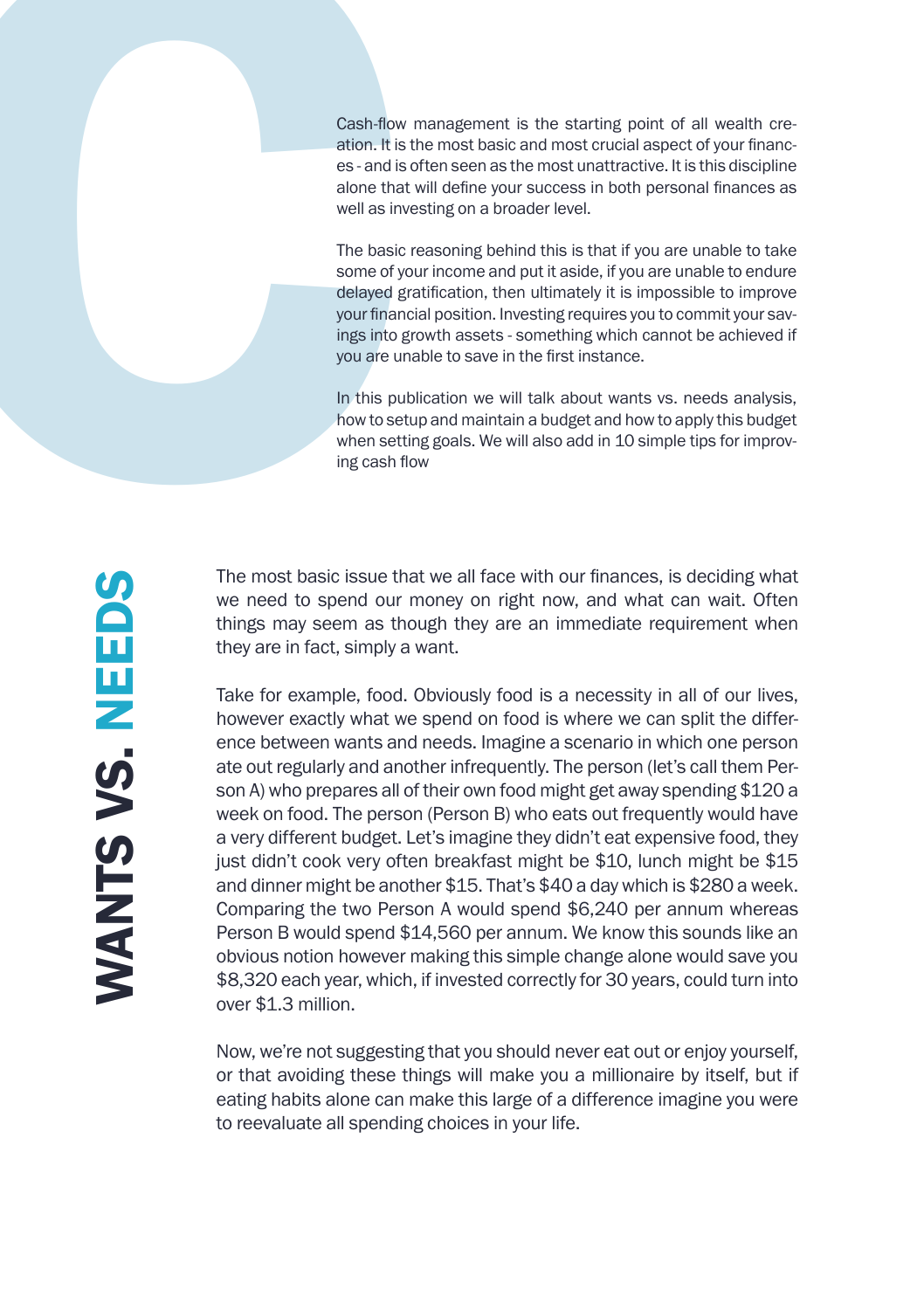In the following table, we will outline the basic spending patterns of most Australians and you can see what are wants and what are needs:

|                | Want               | <b>Need</b>                                                      |  |
|----------------|--------------------|------------------------------------------------------------------|--|
| <b>Food</b>    | Cafe lunch         | Home cooked meal                                                 |  |
| Car            | Car loan / New car | Second hand car                                                  |  |
| <b>Coffee</b>  | Barista            | Instant / Coffee machine at work<br>(perhaps not a need at all!) |  |
| <b>Commute</b> | Drive              | Public transport / bicycle                                       |  |

Obviously, you do not have to sacrifice everything in your life that is considered discretionary spending however the purpose of this guide is to get you thinking about what you could substitute to save more money and get it working harder for your future.

Often when people think of budgeting they think that it only involves cutting out expenses so that there is little left to enjoy in life however this is not the case. Budgeting also offers an important insight into how your finances are operating. For example, one great function of writing out your current incomes vs. expenses is that you get a realistic idea of your capacity to save each month or year. Understanding how much you can reasonably put away, right now, will form the basis of your investment strategy. For example, if you were able to save \$20,000 per annum comfortably, then you know you could afford an investment property even if there was a vacancy issue for whatever reason. Alternatively, you could do the math on \$20,000 per annum invested at 10% for 20 years  $= $1,145,000$ . Depending on what your end goal was you could then decide you don't need 10% and therefore could reduce your risk exposure, or perhaps you could retire earlier than you thought, or perhaps you need to find a way to start saving more.

In any event, it is easy to see that budgeting underpins most of what we do with our finances.

As an exercise, try filling out the below table (using estimates) to figure out what your annual surplus would look like: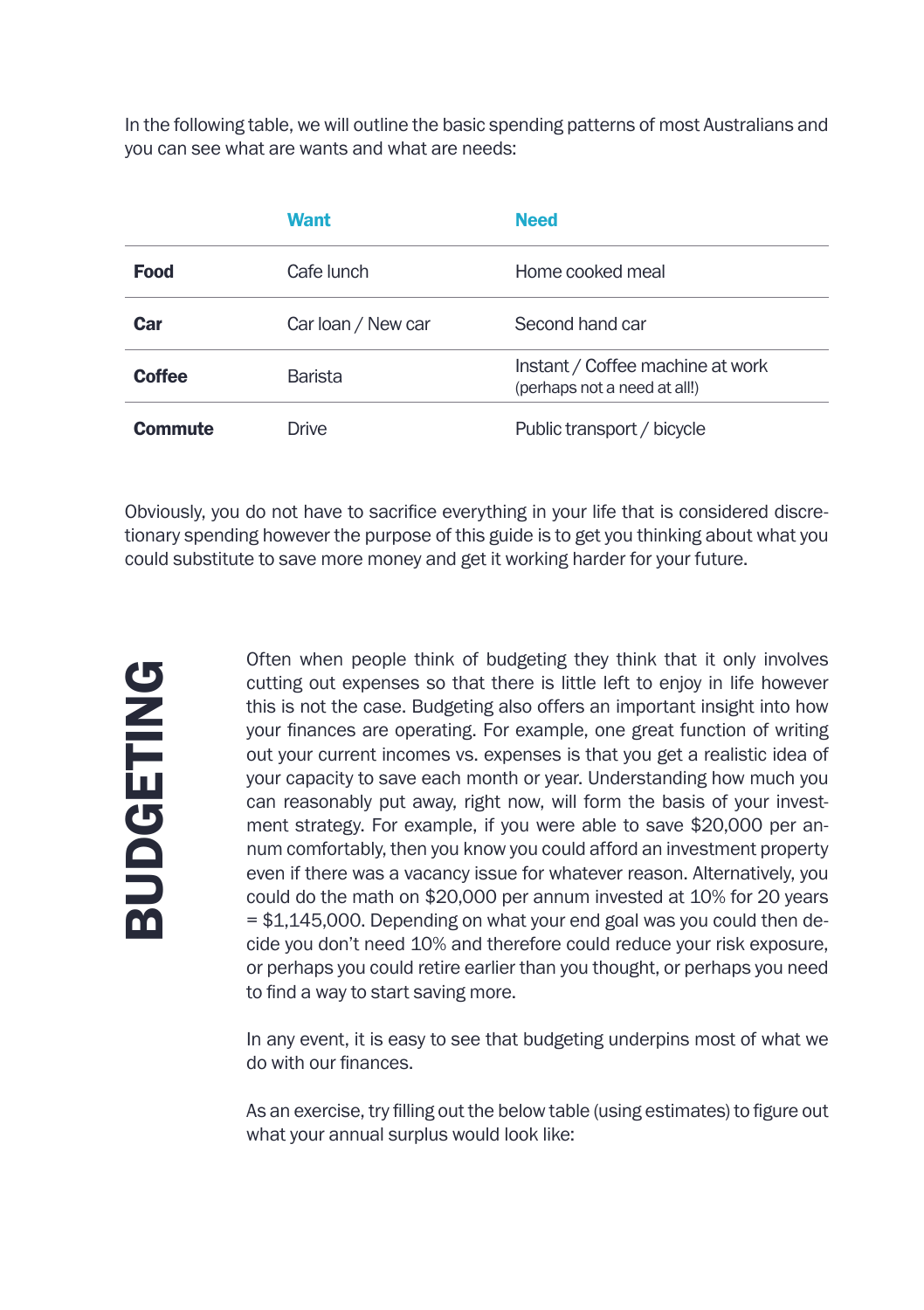| <b>Expense/Frequency</b> | <b>Weekly</b> | <b>Fortnightly</b> | <b>Monthly</b> | <b>Quarterly</b> |
|--------------------------|---------------|--------------------|----------------|------------------|
| Rent/Mortgage            |               |                    |                |                  |
| Insurances (incl. car)   |               |                    |                |                  |
| <b>Utilities</b>         |               |                    |                |                  |
| Internet / Phone         |               |                    |                |                  |
| <b>Petrol</b>            |               |                    |                |                  |
| <b>Car service</b>       |               |                    |                |                  |
| <b>Car registration</b>  |               |                    |                |                  |
| Education / Childcare    |               |                    |                |                  |
| <b>Groceries</b>         |               |                    |                |                  |
| <b>Clothing</b>          |               |                    |                |                  |
| <b>Gifts</b>             |               |                    |                |                  |
| <b>Holidays</b>          |               |                    |                |                  |
| Liquor / Tobacco         |               |                    |                |                  |
| <b>Entertainment</b>     |               |                    |                |                  |
| <b>Other</b>             |               |                    |                |                  |
| <b>Other</b>             |               |                    |                |                  |
| <b>TOTALS</b>            |               |                    |                |                  |
|                          |               |                    |                |                  |

TOTAL ANNUAL INCOME =

TOTAL ANNUAL EXPENSES =

BUDGET SURPLUS=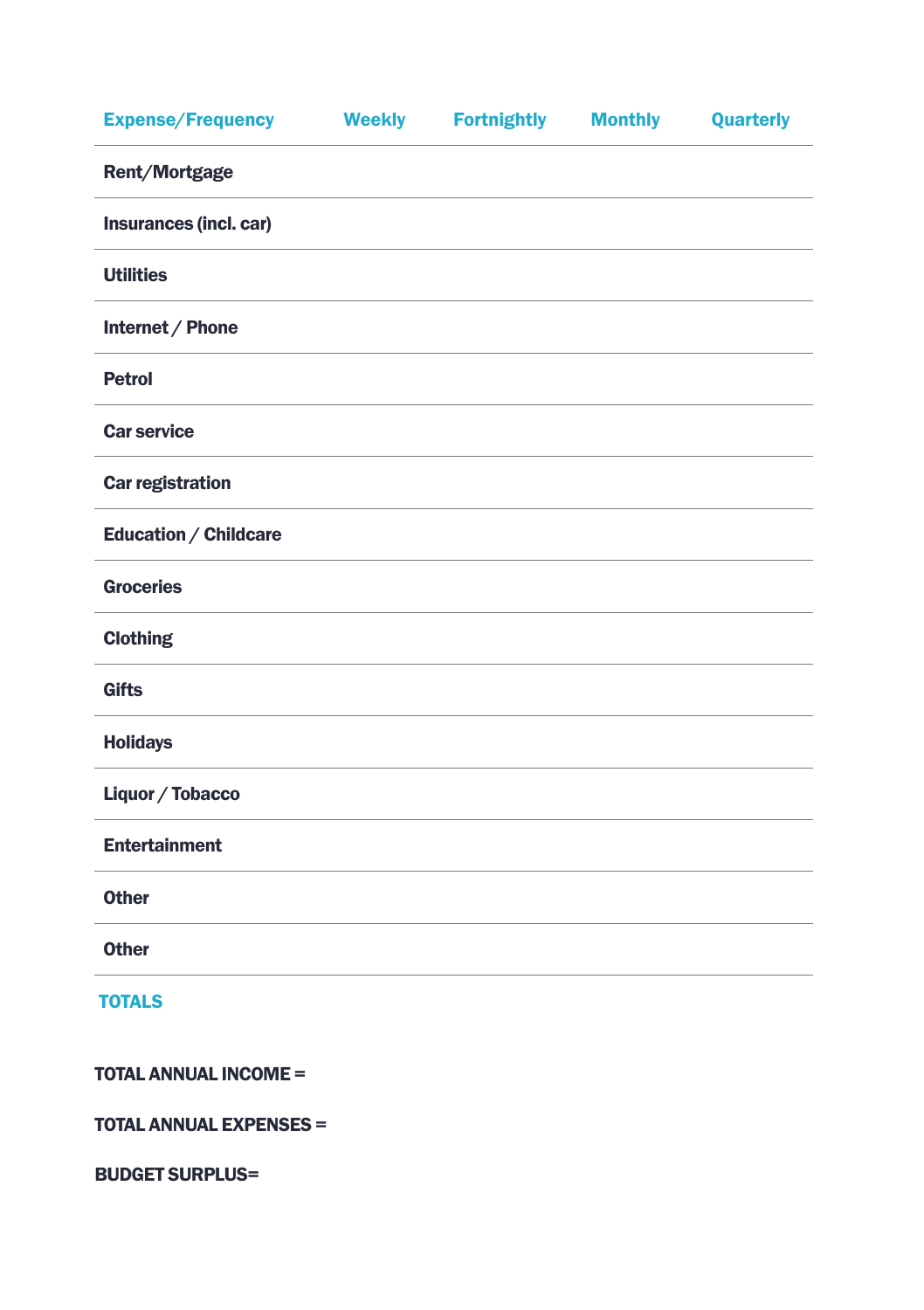## At this stage you're probably in one of two categories:

"Great! After looking at my budget, and doing the math, looks like I should "Great! After looking at my budget, and doing the math, look<br>be able to achieve my financial goals through investing"; or

"At this stage I'm going to be working forever! I need to find a way to put B a little extra away"

## This section is largely aimed at category 2 however is useful for both - so here's our top ten tips for saving some extra cash!

The 30 Day Rule - when you are thinking about a discretionary purchase The 30 Day Rule - when you are thinking about a discretionary purchase<br>
(shoes, nice bottle of whiskey etc.) wait 30 days and then decide if it's still<br>
1. Steel idea Often we have light bully possessed about have we want a good idea. Often we have light bulb moments about how we want to spend our money, only to have buyer's remorse a week later when we are uninterested in our new purchase.

Use compare and save websites. If you are currently paying your utilities Use compare and save websites. If you are currently paying your utilities and internet/phone bills without having researched and compared other paying the summarized other paying the summarized provides, you are more than likely donating money to these companies. While it may not seem like much, saving 10-20% on each of these will add up over the course of the year. Let's say doing this saves you \$1000 in a year. That's not a huge difference over the year, sure, but what if you did the same in 9 other areas of your finances (e.g. quit smoking, eat out less, use public transport) - all of a sudden you are saving \$10,000 a year morel

Check your bank account. More than ever modern society is discouraging Check your bank account. More than ever modern society is discouraging<br>your awareness of how much your spending. With the introduction of tap<br>and so at the narrow spending and subsessive direct debits for bills we and go style payment methods and automatic direct debits for bills, we are often unaware of how much we are actually spending - until it's too late. So next time you're thinking of going out for a beer with colleagues or dinner with a friend, perhaps check your bank balance first and then make your future decisions based off that information.

Regularly review the interest rate on your mortgage. Admittedly this one Regularly review the interest rate on your mortgage. Admittedly this one<br>sounds obvious but it would surprise you just how few Australians actually<br>the big la fest why not start by solita surpress the case we interest at a do this. In fact, why not start by asking yourself "does my interest rate start with a 3? When was the last time I called my bank and threaten to leave?". This may sound aggressive but then also ask yourself "why do I have loyalty to one particular corporation?" At the end of the day it's your money, if another bank can take care of you better then why not look into it? At the end of the day, little work will be required as your banks retention team are likely to contact you with a great rate if they catch wind of your intention to leave!